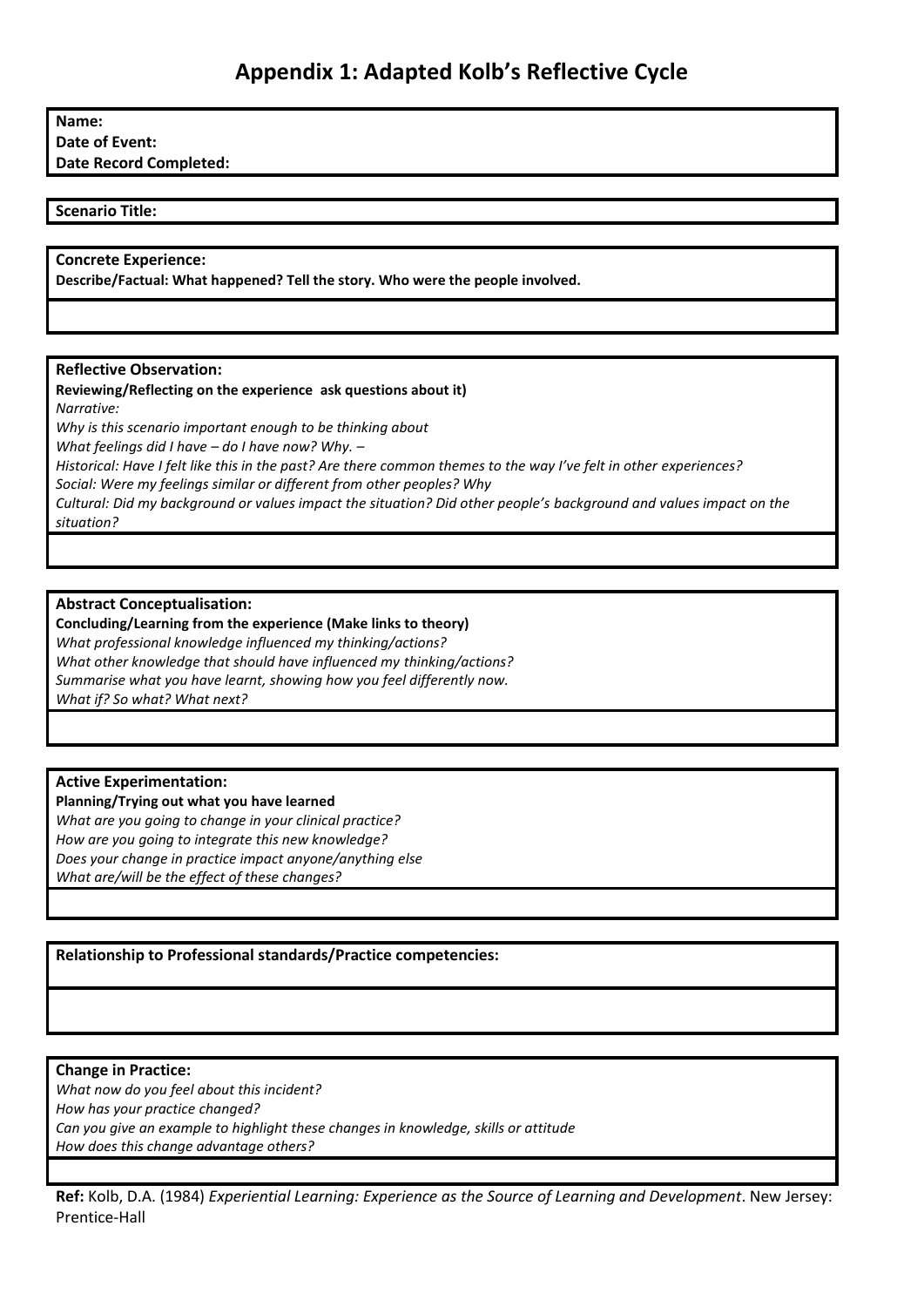# **Name:**

**Date of Event:**

**Date Record Completed:**

#### **Scenario Title:**

**Description: What happened – tell the story, uninterrupted. Include:** *Historical referent Cultural referent Sociological referent*

#### **Feeling:**

**What were you thinking and feeling? (How are you feeling now as you retell the story)** *How does this relate to past experiences in your own life? Did you react in the same way or differently as you did in the past – If so why? How are these thoughts or feelings consistent with the cultural or social feelings of your time?*

#### **Evaluation:**

*What was good and bad about the experience? (Why was it good or bad, and what are you basing this upon?) What is your initial description of the analysis of the event? Good / bad? Take time out and re-describe your analysis of the event. Do you feel the same now as you did originally?*

#### **Analysis:**

**What sense can you make of the situation? Think about what this means for you.**

*Who have you talked to about this experience? What did you say and how did they react? Did they confirm or refute your story? How did this make you feel and did you alter your understanding of the experience? What literature have you read to help you understand this experience? And how has this altered how you understand the experience?*

# **Conclusion:**

*What else might you have done? (And why you didn't at the time) Now what broader issues need to be considered if this action is to be successful?*

# **Action Plan:**

*If the same situation arose again, what would you do? (The same or something different?). Is it a situation you expect to deal with again? If not, how might your reflection be applied to other situation Development of moral understanding & practice Impact on current and future society*

# **Relationship to Professional standards/Practice competencies:**

# **Change in Practice:**

*What now do you feel about this incident? How has your practice changed? Can you give an example to highlight these changes in knowledge, skills or attitude How does this change advantage others?*

**Ref:** Gibbs, G. (1988) Learning by Doing: *A guide to teaching and learning methods*. Further Education Unit. Oxford Polytechnic: Oxford.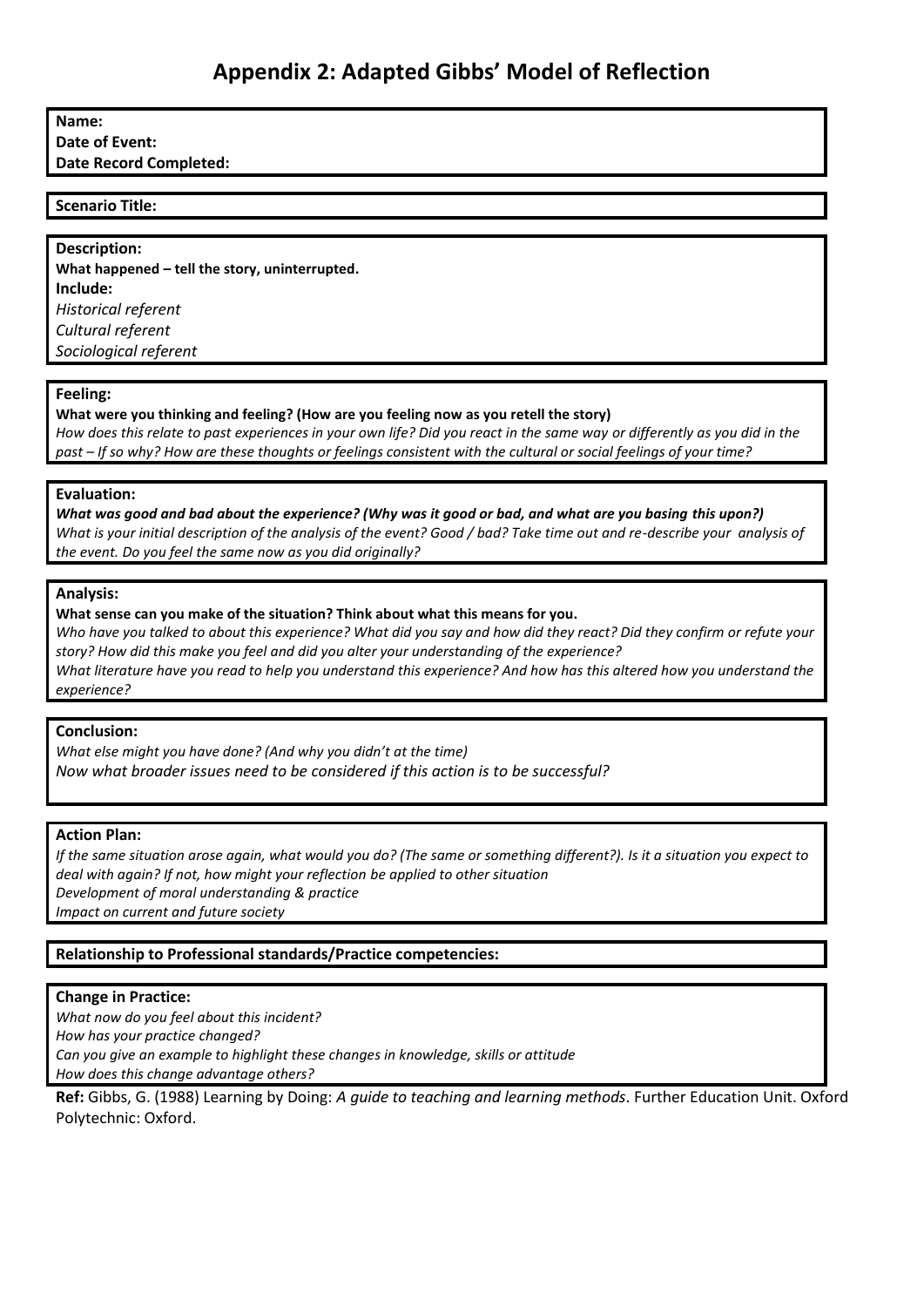# **Appendix 3: Reflection Using adapted Kolb's Reflective Cycle**

**Name: Date of Event: Date Record Completed: Scenario Title: Hamstring Strain… Concrete Experience: Describe/Factual: What happened? Tell the story. Who were the people involved.**  I've been on a sports massage course which I enjoyed as it was a practical course and I was able to consolidate my traditional massage skills while learning some new techniques. I had not previously integrated movement of the patient while I performed stroking/effleurage massage techniques and I found these could add a new dimension to my treatments. At the end of the course I felt confident applying the techniques based on the feedback from the course tutor and I have continued to practice these techniques with my patients. I've been using them on a patient with a hamstring strain, but they haven't improved functionally as much as I thought they would. So I'm questioning my use of the technique as maybe they are not as effective as I thought they were. I then spoke to a more senior colleague about the techniques that I had learnt. She had not come across them before herself and so she was interested in me explaining them to her. When this part of the conversation was over she started asking me about the other things I was doing with my patient, it was at this point I realised that I had been focusing on my soft tissue skills and had not thought about other things that should be in my rehab program for them. **Reflective Observation: Reviewing/Reflecting on the experience ask questions about it) Narrative: Why is this scenario important enough to be thinking about What feelings did I have – do I have now? Why. – Historical: Have I felt like this in the past? Are there common themes to the way I've felt in other experiences? Social: Were my feelings similar or different from other peoples? Why Cultural: Did my background or values impact the situation? Did other people's background and values impact on the situation?** I spent a lot of money on the course and am now disappointed that it hasn't consistently improved the outcomes of my treatment. I also felt frustrated and embarrassed for not being able to improve the function of the patient which I had expected. I felt worried this might impact on the confidence that the team and athletes would have of me. In a similar event last year I lost the confidence of the head coach when I failed to get a player back to competition by an agreed date. He then wanted a second opinion on my key decisions with future injuries. That made me feel devalued and insecure and I felt I lost my integrity within the team. I didn't want to have that happen again in this new job. I've not been long in this role so although more of a novice I still have experiences and skills which I need to be able to apply in a more refined way. Fortunately I felt comfortable going to my colleague because she's approachable despite her seniority. Having talked this through with my colleague, I realised that this scenario wasn't as extreme as before and I felt relieved. I was reassured by my colleague's comments and feel I now have greater clarity over when I should use these techniques and that I should always ensure I address the different components to rehabilitating a muscle strain. **Abstract Conceptualisation: Concluding/Learning from the experience (Make links to theory) What professional knowledge influenced my thinking/actions? What other knowledge that should have influenced my thinking/actions? Summarise what you have learnt, showing how you feel differently now. What if? So what? What next?** I was using knowledge gained from Sports Massage course and was applying a wider variety of different

techniques than prior to the course.

I also read some early chapters in Myers (2009) which clarified the principles and clinical reasoning needed when using some of these techniques. It highlighted to me that I need to use my clinical reasoning and adapt and progress my soft tissue techniques based on my assessment and that the massage with movement techniques might be more appropriate when I want to influence the fascia.

My colleague found two useful review articles (Heiderscheit et al (2010). Mason et al (2007)) discussing